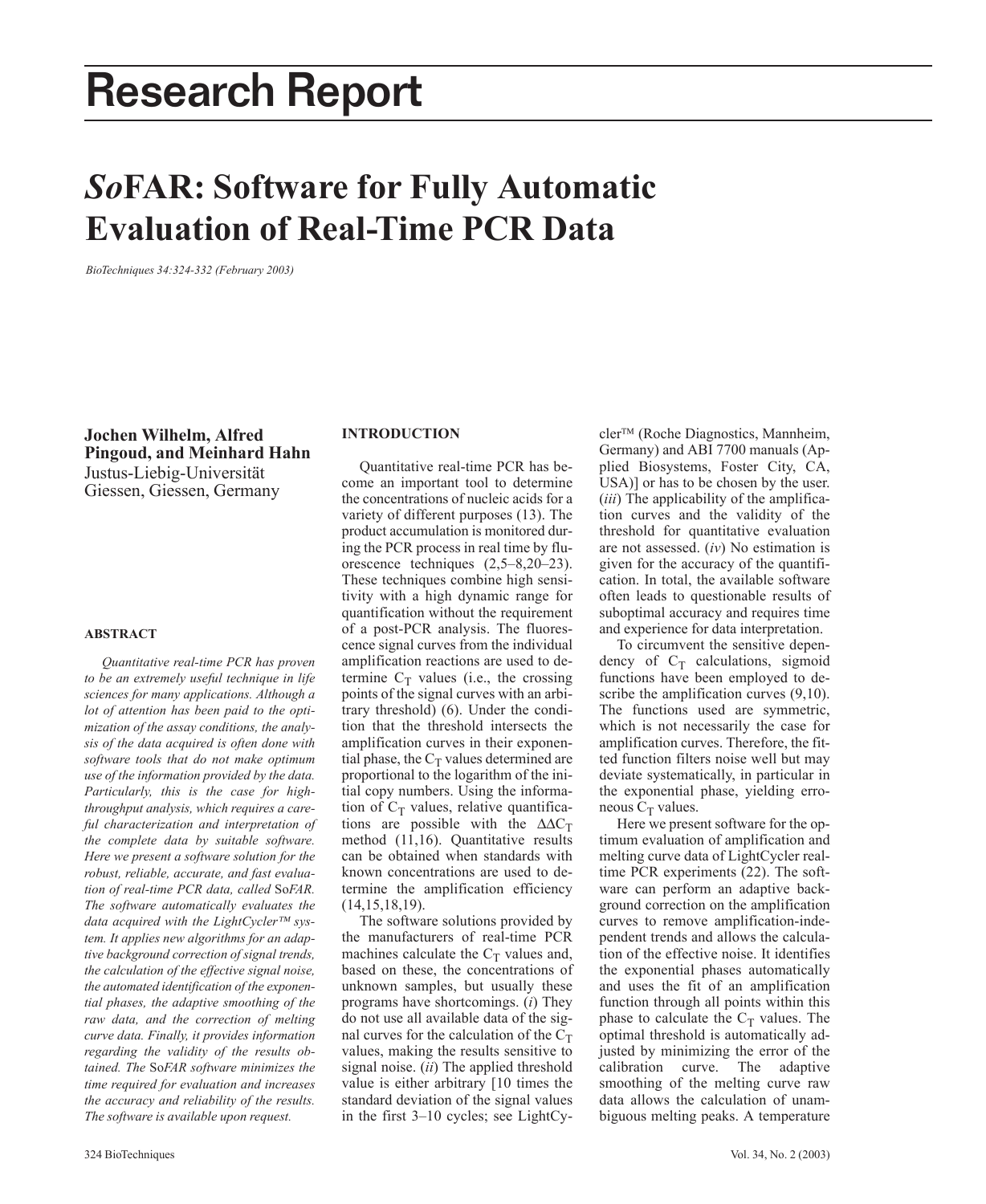**Table 1. Equations**

| No.          | <b>Formula</b>                                                                                                                                  | <b>Description</b>                                                                                                                                                                                                                                                                                                                                                                                                                                                                                                                                         |
|--------------|-------------------------------------------------------------------------------------------------------------------------------------------------|------------------------------------------------------------------------------------------------------------------------------------------------------------------------------------------------------------------------------------------------------------------------------------------------------------------------------------------------------------------------------------------------------------------------------------------------------------------------------------------------------------------------------------------------------------|
| 1            | $F_{c}^{m} = \sum_{i=1}^{n} F_{c,i}^{r} = \sum_{i=1}^{n} a_{c,1} \cdot F_{i}^{r}$                                                               | <b>Fluorescence of multicolor measurements</b><br>$F_c^m$ : measured total fluorescence intensity in channel c; i: index<br>variable; n: number of fluorophores (= number of channels);<br>$F_{c,i}^r$ : real fluorescence intensity of fluorophore i measured in<br>channel c; $a_{c,1}$ : parameter matrix defining the fractions of the<br>signal of each fluorophor i in each channel c; F[: (unknown) real<br>fluorescence intensity of fluorophor i measured in the channel,<br>including the maximum of the emission spectrum of the<br>fluorophor. |
| $\mathbf{2}$ | $B(x) = a \cdot (1-e^{-bx}) + c$                                                                                                                | Saturation function for background correction<br>B(x): background function; x: cycle number; a: saturation value;<br>b: slope parameter; c: signal-offset                                                                                                                                                                                                                                                                                                                                                                                                  |
| 3            | $A(x) = N_{\text{max}} \cdot \frac{1}{1 + e^{-r(x - x)}}$                                                                                       | <b>Sigmoid amplification function</b><br>$A(x)$ : amplification function; x: amplification cycle; N <sub>max</sub> : plateau<br>value; r: efficiency parameter [r adjusts the slope in the turning<br>point $(x = x_T)$ ]; $x_T$ : cycle of the turning point of the curve                                                                                                                                                                                                                                                                                 |
| 4            | $v_T = e^{1/2}$ (ln(min)+ln(max))                                                                                                               | Logarithmic mean<br>$v_T$ : threshold value; min: lower signal limit of the common<br>exponential phase; max: upper signal limit of the common<br>exponential phase                                                                                                                                                                                                                                                                                                                                                                                        |
| 5            | $N_0 = 10^{\frac{C_T-b}{m}}$                                                                                                                    | <b>Initial concentration</b><br>$N_0$ : initial concentration; C <sub>T</sub> : determined C <sub>T</sub> value; b: intercept of<br>the calibration curve; m: slope of the calibration curve                                                                                                                                                                                                                                                                                                                                                               |
| 6            | $\overline{CV} = \frac{1}{n} \sum \frac{N_0^{calc} - N_0^{std}}{N_0^{calc}}$                                                                    | <b>Mean coefficient of variation</b><br>$\overline{cv}$ : mean coefficient of variation; n: number of standards; Noalc:<br>calculated initial standard concentrations; $N_0^{std}$ : defined initial<br>standard concentrations                                                                                                                                                                                                                                                                                                                            |
| 7            | $S_{y,x}^{C_T} = \sqrt{\frac{1}{n(n-2)} \left(n \sum y^2 - (\sum y)^2 - \frac{(n \sum xy - (\sum x)(\sum y))}{n \sum x^2 - (\sum x)^2}\right)}$ | Standard error of $C_T$ values<br>$S_{v,x}^{C_T}$ : standard error of the estimated y values for the x values of<br>the regression analysis, calculated for the $C_T$ values; n: number<br>of standards: x: logarithms of the initial standard concentrations<br>as used for the regression analysis of the calibration curve;<br>y: determined $C_T$ values of the standards                                                                                                                                                                              |
| 8            | $S_{yx}^{N_0} = (g^{S_{y,x}^{C_T}}) - 1 = (10^{(m^{-1}) \cdot S_{y,x}^{C_T}}) - 1$                                                              | <b>Standard error of initial concentrations</b><br>$S_{vx}^{No}$ : standard error of the estimated y values for the x values of<br>the regression analysis, calculated for the initial concentrations;<br>$S_{v.x}^{C_T}$ : standard error of $C_T$ values (equation 7); $\varepsilon$ : amplification<br>efficiency as determined from the slope of the calibration curve;<br>m: slope of the calibration curve                                                                                                                                           |
| 9            | $y(T) = \sum_{i=1}^{n} h_i \cdot e^{-\left(\frac{T - \mu_i}{\sigma_i}\right)^2}$                                                                | Peak function for melting curve analysis<br>y(T): peak function; T: temperature; i: index variable; n: number of<br>peaks; h <sub>i</sub> : height of peak i; $\mu_i$ : center of peak i; $\sigma_i$ : width of peak i.                                                                                                                                                                                                                                                                                                                                    |
| 10           | $A(h,\sigma) = h \cdot \sigma \cdot \sqrt{\pi}$                                                                                                 | Peak area<br>$A(h,\sigma)$ : peak function; h: height of the peak; $\sigma$ : width of the peak                                                                                                                                                                                                                                                                                                                                                                                                                                                            |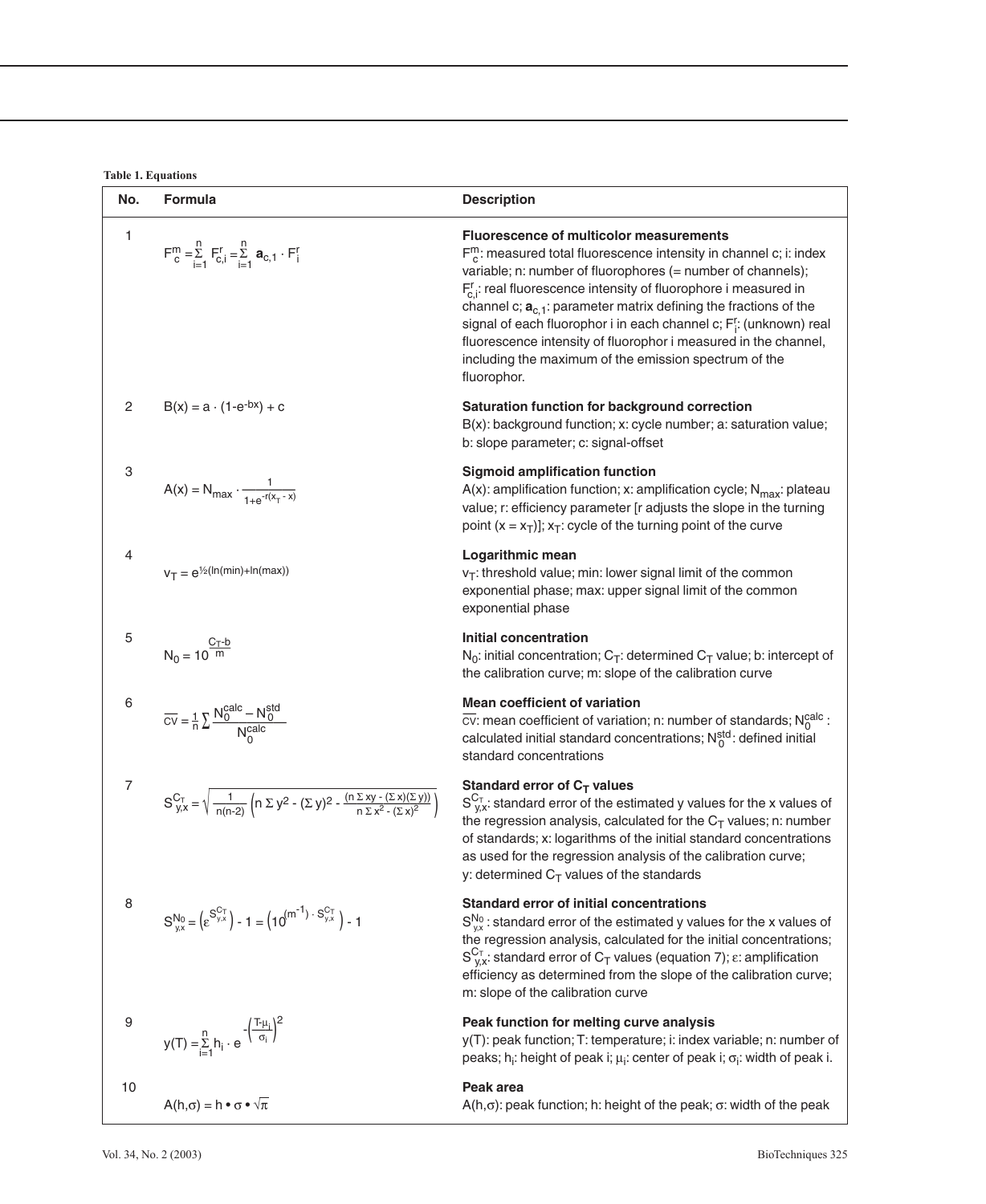# Research Report

quench correction can be performed on melting curve data for a precise calculation of melting peak areas, as needed for competitive quantifications or quantitative SNP analyses.

The software is comprehensive, easy to use, and helps even the non-expert to obtain reliable results in minimal time.

### **MATERIALS AND METHODS**

# **Data Files**

For the purpose of demonstration, the data files distributed with the Software Version 3 of the LightCycler PCR System were analyzed.

# **Color Compensation for Multicolor Measurements**

In each detection channel, the measured fluorescence signal of a mixture of fluorophores, including the donor fluorophore, is the sum of individual signals from each fluorophore as given in Table 1, equation 1. The parameter matrix "**a**", defining the individual fractions of the signal for each fluorophore and channel, is determined in a calibration run with the Roche Color Compensation Kit. Knowing matrix "**a**", the equation system can be solved for the individual signals.

# **Evaluation Procedure for Quantifications**

The amplification-independent trends in the signal are eliminated by subtracting a saturation function (Table 1, equation 2) whose parameters are determined for each signal curve individually from the data before the point of maximum bending  $(c<sub>bend</sub>$  in Figure 1a) by a least squares fit using the Levenberg-Marquard algorithm (12). Briefly, this algorithm performs a sequence of linear optimizations (finding the minimum of a 1-D function) to determine the minimum of the error function  $χ²$ (sum of squared residuals between the measured and predicted values). Starting with an initial estimate for the parameters (**a**), the linear optimization is done in the direction of the steepest gradient δ**a**/δχ2. The procedure is re-

peated until a given tolerance for the change in  $\chi^2$  is reached. Then, the signal noise is calculated from the standard deviation of the points before  $c<sub>bend</sub>$  (Figure 1a).

The logarithms of the backgroundcorrected time courses are used to estimate the detectable exponential phase. The global extremes of their second derivatives at the cycle numbers  $c_{exp,min}$ and  $c_{\exp,\max}$  define the range of cycles where an exponential signal increase is detected. The starting cycle of the detectable exponential phase,  $c_{exp,min}$ , is increased, if necessary, to ensure that the smallest value used is higher than the noise. The exponential range is accepted when it comprises more than three cycles (Figure 1b).

Then, the software fits the amplification function  $[A(x)]$ : Table 1, equation

3] to all points of each curve within that phase using the Levenberg-Marquard algorithm (12). Next, the  $C_T$  value is determined for a given threshold value  $v_T$  using Newton's algorithm to solve  $A(x) - v_T = 0$  for x, which starts from an initial estimate for x and predicts the next, improved estimate for x from  $s(x)$  $= 0$ , where s is a straight line through the point  $(x/y(x))$  with the slope of A at x, until  $y(x)$  is smaller than a given tolerance.

The threshold is adjusted to that value resulting in a minimal error in the calibration curve. If no standards are defined, then the threshold is set to the logarithmic mean (Table 1, equation 4) between the upper and lower signal limits of the common exponential phase of all selected samples.

The initial concentrations are calculated using Table 1, equation 5, derived



**Figure 1. Background correction of amplification curves and determination of the observable exponential phase.** (a) Amplification curve (circles) and its second derivative (thin line), calculated from a cubic smoothing spline through the data points. The background trend function  $B(x)$  (thick line) is extrapolated from the data points before cycle c<sub>bend</sub>-4. For correction, the values of  $B(x)$  are subtracted from each data point. (b) Half-logarithmic representation of the corrected amplification data shown in part a (circles) and its second derivative, calculated from a cubic smoothing spline through the log data points. The points considered to be within the observable exponential phase are between c<sub>exp,min</sub> and c<sub>exp,max</sub>. Data points below the noise band (thick line) are excluded.



**Figure 2. Temperature-dependent quench correction in melting curve analysis.** (a) Plots of signal versus temperature of the data obtained for a mixture of two products with different melting points before and after correction. Steep decreases in signal correlate with the melting processes (gray boxes). Signal changes outside of the gray boxes are presumably not due to DNA melting. They are eliminated after correction. (b) Melting peak representation of the data shown in part a. Signal change, which is considered not to be due to melting of product ("quench"), is also shown.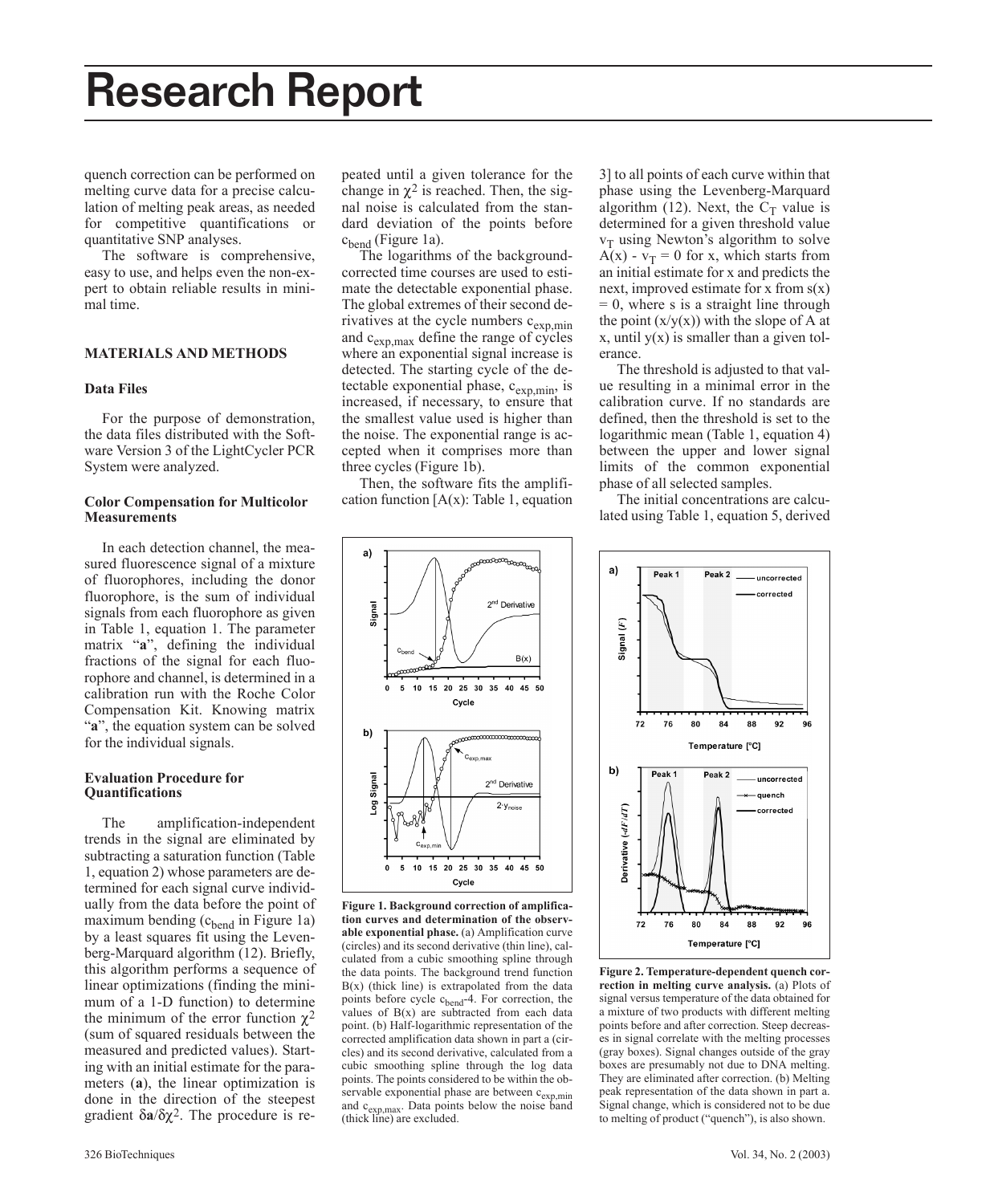**Table 2. Status of Quantification Results**

| Icon                     | Color       | <b>Meaning</b>                                          |  |
|--------------------------|-------------|---------------------------------------------------------|--|
| <b>Standards</b>         |             |                                                         |  |
| o                        | green       | Valid                                                   |  |
| ⊛                        | vellow      | Threshold value is outside the exponential phase;       |  |
|                          |             | $C_T$ value is not calculated.                          |  |
| ø                        | red         | No exponential phase                                    |  |
| <b>Unknowns</b>          |             |                                                         |  |
| Θ                        | green       | Positive: $C_T$ value is calculated.                    |  |
| e                        | green       | Negative: no exponential phase.                         |  |
| ⊛                        | yellow      | Calculated concentration is higher than the highest     |  |
|                          |             | standard concentration.                                 |  |
| ⊙                        | yellow      | Calculated concentration is lower than the lowest       |  |
|                          |             | standard concentration.                                 |  |
| ⊛                        | yellow      | Threshold value is outside the exponential phase;       |  |
|                          |             | $C_T$ value is not calculated.                          |  |
| ☺                        | yellow/red  | The efficiency, calculated from the slope of the        |  |
|                          |             | exponential phase, is more than 1.5 higher than the     |  |
|                          |             | mean efficiency of the standards.                       |  |
| ☺                        | yellow/blue | The efficiency, calculated from the slope of the        |  |
|                          |             | exponential phase, is more than 1.5 lower than the      |  |
|                          |             | mean efficiency of the standards.                       |  |
|                          | gray        | Characterization is not possible, because of an invalid |  |
|                          |             | calibration.                                            |  |
| <b>Positive Controls</b> |             |                                                         |  |
| ⊛                        | green       | Positive: exponential phase is detectable.              |  |
|                          | red         | False negative: no exponential phase.                   |  |
| <b>Negative Controls</b> |             |                                                         |  |
|                          | green       | Negative: no exponential phase.                         |  |
| ⊛                        | red         | False positive: exponential phase is detectable.        |  |

from the calibration curve. The mean coefficient of variation of the standard concentrations is calculated using Table 1, equation 6. The standard error of the  $C_T$  values is calculated using Table 1, equation 7. This result is used to estimate the standard error of the calculated concentrations by Table 1, equation 8.

The status of each result is determined by the following procedure. If the sample gives a valid exponential phase, but the threshold value does not intersect the amplification curve within this range, then the status is set to "invalid threshold". Otherwise, the status depends on the sample type (Table 2). In all cases, except for "negative" characterizations or a failed calibration, the concentrations of the samples are calculated and shown in the results table.

# **Melting Curve Analysis**

The raw data used for melting curve analysis are the temperature-dependent signals. The raw data are smoothed by interpolation using cubic smoothing splines (3,4,17). The smoothing parameter is chosen automatically depending on the number of data points. The uncorrected peak data are calculated as the negative derivative (-*d*F/*d*T) of the splines. This peak data are smoothed again and used for the optional temperature-dependent quench correction. The processing of the data to correct the temperature-dependent quench of fluorescence comprises several steps. An overview of the sequence of calculations is as follows (Figure 2). (*i*) The approximate number and positions of the peaks are determined through the local maxima in the spline for the uncorrected peak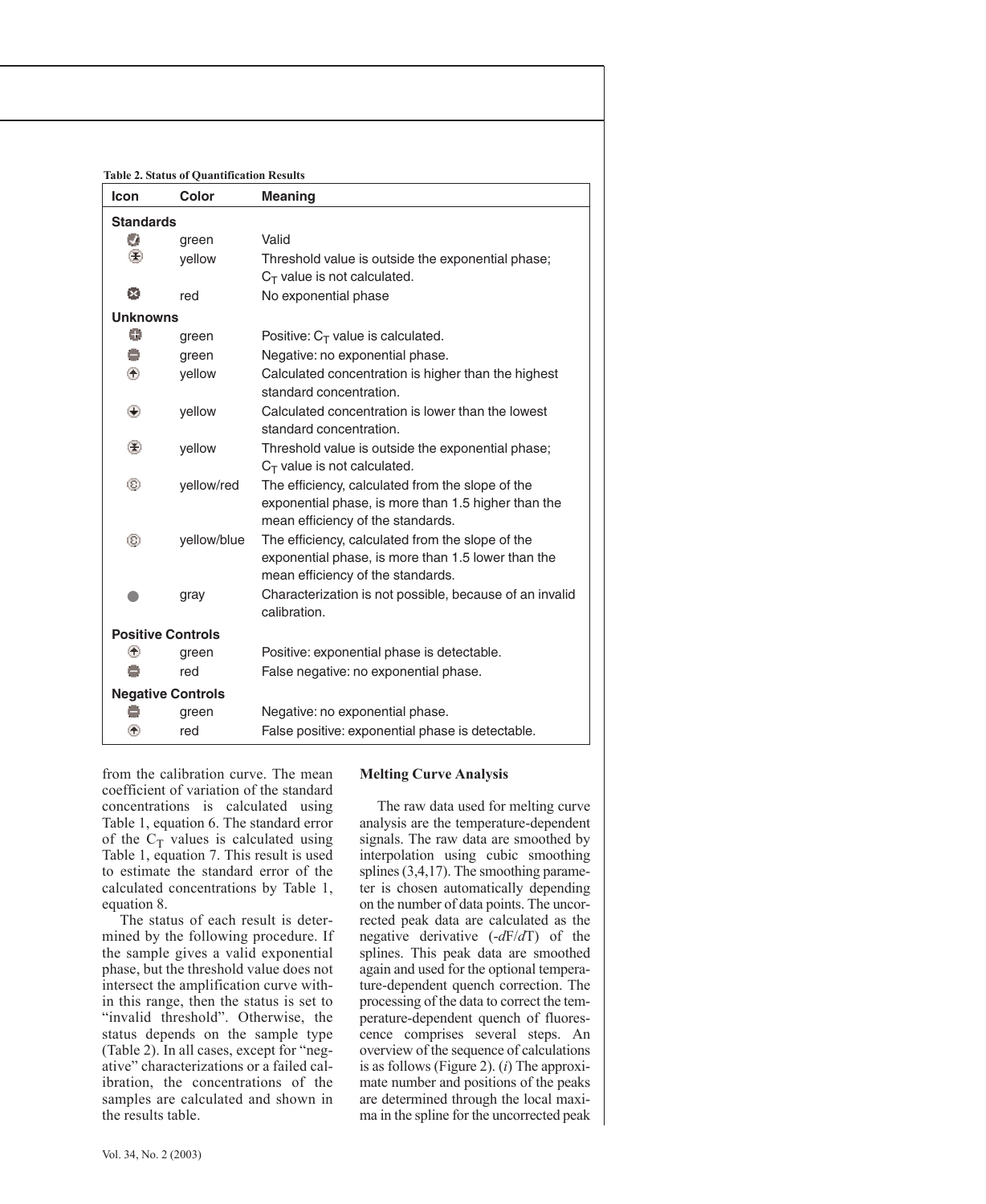data. The temperature range of the peak is widened to the adjacent local minima. The signal decreases of the raw data outside of these temperature ranges are assumed not to be due to product melting. (*ii*) The temperature-dependent quench is calculated using the information of the approximate peak positions. Outside the peak temperature ranges, the whole signal decrease in the raw data is defined as quench, whereas, within the peak temperature ranges, product melting has to be taken into account. The melting process is approximately proportional to the signal decrease in the raw data. The quench within that range is described by the corresponding raw data, which are projected in a way that they connect the already determined quench values before and after the melting process. (*iii*) The preliminary corrected peak data are calculated by subtracting the quench values from the uncorrected peak data. (*iv*) The corrected melting curve data are calculated by integrating the corrected peak data and are then projected into the total signal decrease of the corresponding raw data. As the result, starting and



**Figure 3. Background correction of kinetic PCR data.** Data from "DemoQuant-DualColor". (a) Raw data acquired in channel 2 of the standards. (b) Same signal curves as in part a after background correction.

ending signal values of the corrected data are the same as for the raw data. (*v*) In a last step, the final corrected peak data are calculated from the corrected and normalized melting curve.

Finally, the peak parameters are calculated by fitting the peak function (Table 1, equation 9) to the uncorrected or corrected peak data. The parameter  $\mu_i$  corresponds to the T<sub>m</sub>. The peak areas, being proportional to the amount of product, are calculated from the parameters h and  $\sigma$  of the individual peaks using Table 1, equation 10.

# **RESULTS AND DISCUSSION**

### **Analysis**

Figure 3 shows the effect of the background correction on real-time PCR data. Without trend correction, the signal curves are increasing before their exponential phases, which can be identified in the half-logarithmic plot as more or less straight segments (Figure 3a). The slope of these segments, indicating the individual amplification efficiency, increases with initial target concentration. The initial trends are eliminated after background correction and reveal longer exponential phases with more similar and higher slopes (Figure 3b).

Figure 4 illustrates the effect of color compensation, showing the results of dual-color mutation detection. The assay is described in detail by Bernard et al. (1). Briefly, two positions (codons 112/158) of the apo E locus were simultaneously analyzed using two pairs of hybridization probes. The first position was detected with a  $\text{Red}_{640}$ -labeled probe (channel 2), the second with a  $Red<sub>705</sub>$ -labeled probe (channel 3). The sample  $\frac{mut}{mut}$  /  $\frac{wt}{wt}$  is expected to be represented by a single melting peak of the



**Figure 4. Color compensation. Data from "DemoMutation-DualColor".** Shown are the melting peaks derived from channel 3 (second position, analyzed with the  $\text{Red}_{705}$ -labeled probe. wt:  $\frac{\text{wt}}{\text{wt}}$  mut:  $\frac{m}{m}$  het:  $\frac{wt}{m}$  (a) Melting peaks without color compensation. (b) Melting peak data with color compensation. The inset shows the melting peak data with color compensation, analyzed with the Roche Analysis Software LCDA Version 3.5.28 under preset adjustments (digital filter, on; degrees to average, 4; calculation method, polynomial).



**Figure 5. Increased sensitivity of melting curve analyses after temperature-dependent quench correction.** Data from "DemoQuant-SYBR-Green". Shown are the data of channel 1 from "Standard 10E2" (100 target copies, thin line), "Standard 1E1" (10 target copies, thick line), and "No Template" (crossed line). Note the log scale of the abscissas in the insets. (a) Melting peak data without correction. Inset: half-logarithmic plots of the uncorrected raw data. (b) Corrected melting peak data. Inset: half-logarithmic plots of the corrected raw data.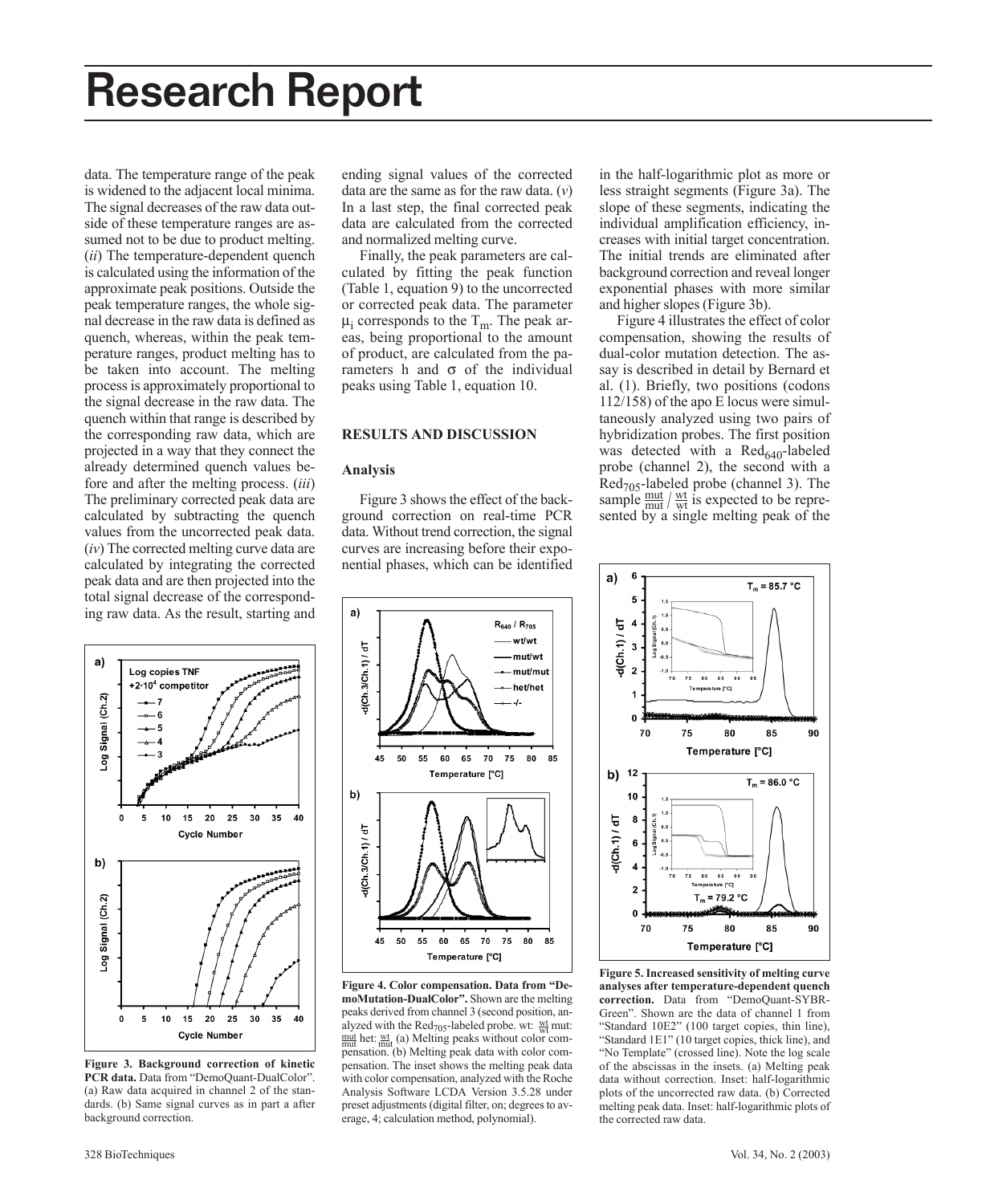Red<sub>705</sub> probe with a T<sub>m</sub> value of 66 $\degree$ C. The sample  $\frac{wt}{mut}$   $\frac{wt}{mut}$  should appear as two peaks with  $T_m$  values of 57 $\degree$ C and  $66^{\circ}$ C. Here, in both cases, Red<sub>640</sub> fluorescence significantly alters the signal measured in channel 3 so that  $\frac{mut}{mut}$  /  $\frac{wt}{wt}$ seems to be heterozygous in the second position and  $\frac{wt}{mut}/\frac{wt}{mut}$  shows three peaks (Figure 4a). After color compensation, the sample  $\frac{mut}{w}$  /  $\frac{wt}{wt}$  appears as a single peak, indicating a  $\frac{wt}{wt}$  state at position 2 and the middle peak of  $\frac{wt}{mut}/\frac{wt}{mut}$  is re-<br>moved (Figure 4b). For comparison, the melting peak data calculated with the Roche LCDA software (distributed with the LightCycler system) are shown in the insert of Figure 4b: the two distinct peaks of the  $\frac{wt}{mut}/\frac{wt}{mut}$  sample have unequal areas, although the amounts of sequence variants in a heterozygous sample are equal. This problem does not occur when the data are evaluated with *So*FAR.

Figure 5 demonstrates the effects of the quench correction for melting curve analyses. Without correction, the melting-related signal decreases of the control and the samples with 10 target copies do not appear as melting peaks; only the sample with 100 target copies has a clear melting peak at  $T_m = 85.7$ °C (Figure 5a). After correction, the melting-related signal changes of all samples become apparent (Figure 5b) and can be identified unambiguously as peaks with  $T_m$  values of 79.2°C (no template control, probably representing minor amounts of primer dimers) and 86.2°C. The peak areas for the specific products calculated are 21.1 (100 copies) and 0.92 (10 copies).

### **Structure, Features, and Characteristics of** *So***FAR**

The software consists of a single file that can be used without installation. It runs under all versions of Microsoft® Windows™ on computers with at least 500 MHz and 32 MB RAM. Figure 6 gives screenshots of the different forms. The main application contains a sample selection panel ("SP"), an adjustment panel ("AP") with all settings adjustable, and a client area ("CA") with several windows showing data and results.

Data files recorded by the LightCycler software (Run Version 1.20.vi to

5.10) can be analyzed. The program uses the information from the aboutfile (.ABT) and the fluorescence file (.FLO). The temperature files (.TEM) are not required. In principle, the software can be adapted to work with all other available real-time PCR systems, provided the data format is known.

After opening a file, all analyses are done automatically. Usually, no additional adjustments are needed. After opening a file, the samples are hierarchically sorted by run, sample type, and groups. All sample names are shown in a treeview representing the group organization, with a checkbox and a legend symbol for the data curves of the individual samples. The samples of several runs with the same protocol can be analyzed simultaneously. Any change made by the user will lead to an immediate update of all results.

All available information, data, and results are presented in four different sections, Run Info, Segment Data, Quantification, and Melting Curves, that consist of a selection panel section and one to three client windows. The software will only show the Quantification or Melting Curves sections if the run protocol contains a program with an appropriate analysis mode and collected dataset.

The section Run Info (a in Figure 6) contains one client window showing all general information of all runs loaded and the cycling protocol. The imported data from color compensation calibration files are listed in a drop-down selection box of the client window, where they can be selected. Each run loaded may use a different color compensation calibration dataset.

The Segment Data section has one client window for the graphical representation of any collected data. The user can select any data-containing segment to be analyzed and can define any data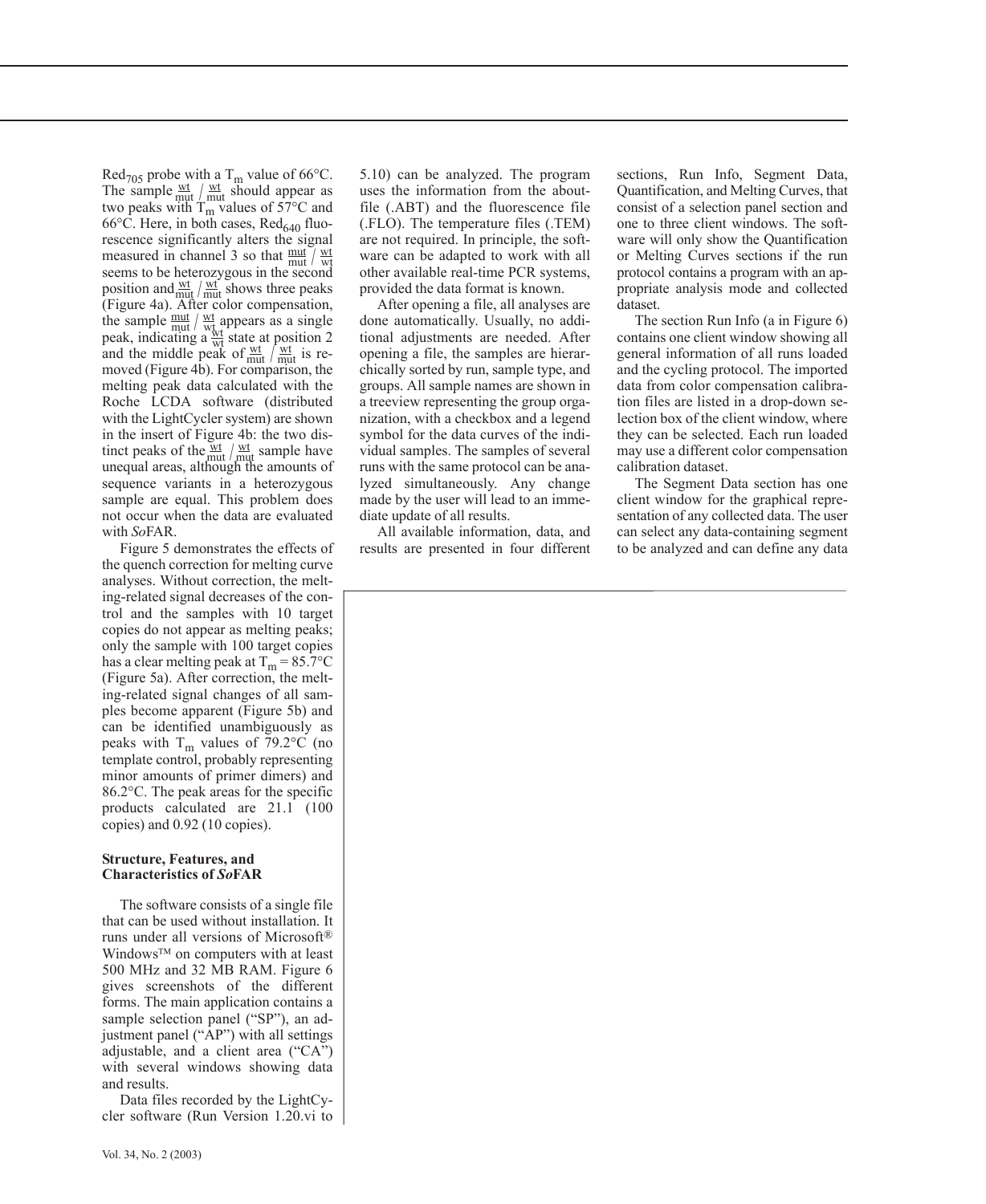source to be represented on both axes.

In the Quantification section (b in Figure 6), the fluorescence data and the calibration curve are shown in separate client windows. The third client window contains the results of the selected samples and of the statistical analyses. Each selected sample is additionally characterized concerning the existence of an exponential phase and the validity of the quantification, as indicated by icons in the first column of the quantification results table. Table 2 shows all possible characterizations. The calibration is not done if one of the following conditions is true: (*i*) less than two standards with different concentrations are selected; (*ii*) at least one standard has no valid  $C_T$  value; *(iii)* the exponential phases of the selected standards do not

overlap; and (*iv*) the range of the amplification efficiencies, calculated from the slopes of the exponential phases of the standards, is larger than 0.3, an empirically determined cut-off value. The reason for a calibration failure is shown in the status field of the quantification results window. The user can choose the data and the channel to be analyzed. The software has the options of chang-



**Figure 6. Overview of the application layout.** The main window is shown as a section containing the selection panel (SP) and the adjustment panel (AP). The client windows for the presentation of data and results are shown in the client area (CA) of the application. (a) Client window of the Run Info section with both tabulator-sheets (see arrows) selected. (b) Client window of the Quantification section. The results window is shown with the selected tabulator-sheets "Standards" and "Calibration" (see arrows). (c) Client windows of the Melting Curves section.